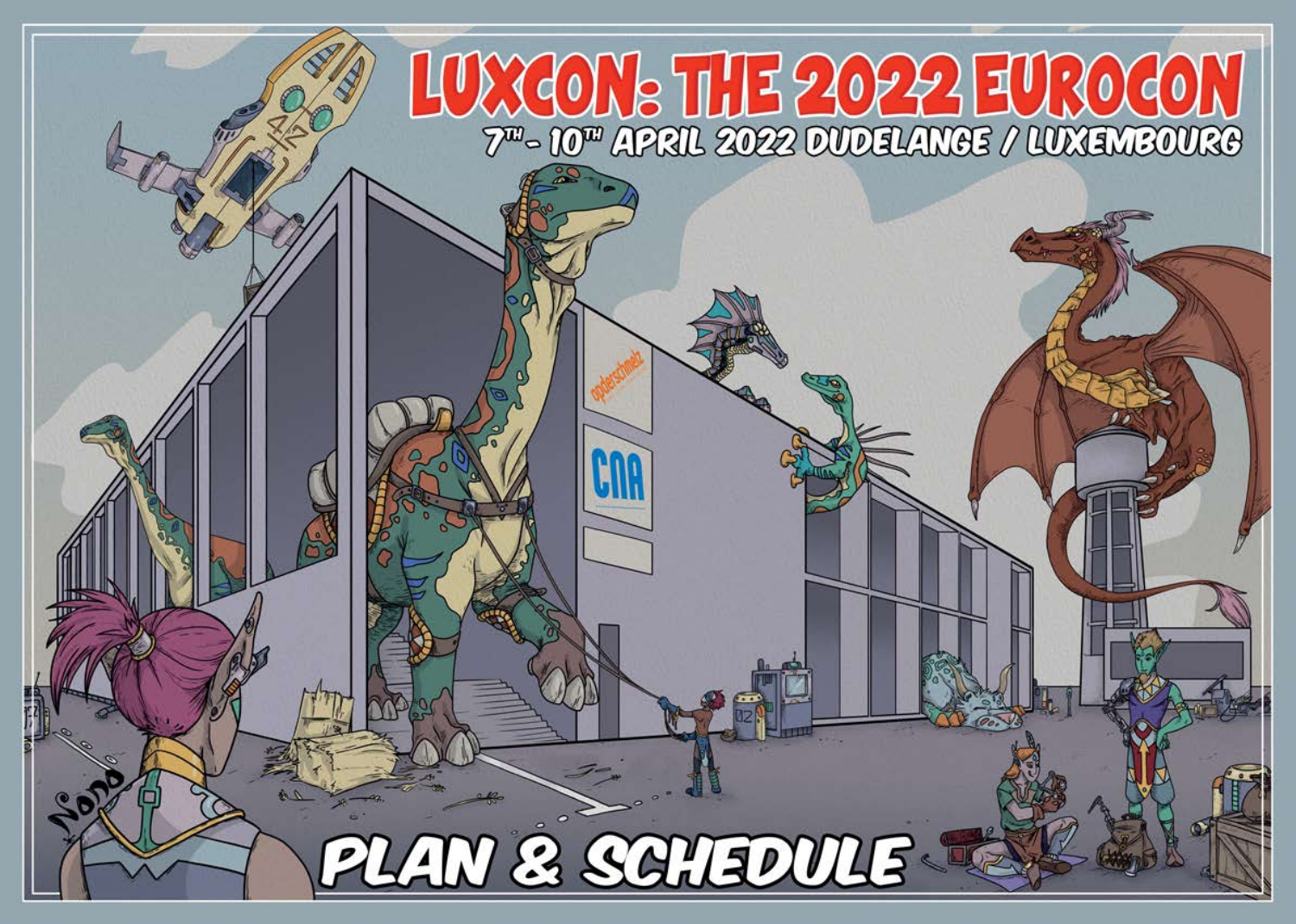# **OUTSIDE**



## GROUND FLOOR (O)



### FUSST FLOOR (FI)



# **CASEMENT (FI)**





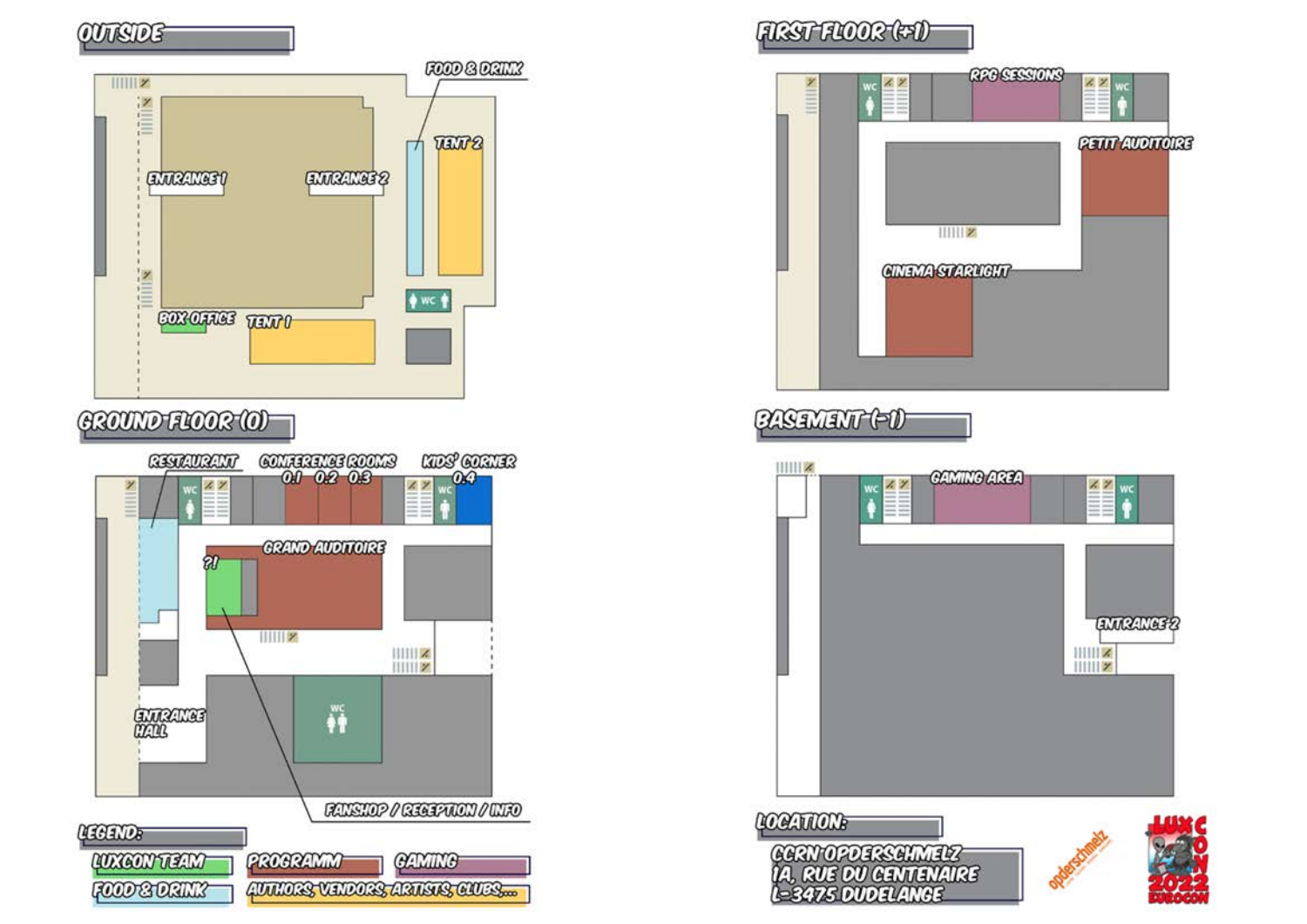| <b>TIMES</b>   | <b>ERAND</b><br><b>AUDITOIRE</b> | <b>PETIT</b><br>AUDITOIRE | <b>STARLIGHT</b> | SALLE 0.1 | SALLE 0.2 | SALLE 0.3 | SALLE 0.4 |
|----------------|----------------------------------|---------------------------|------------------|-----------|-----------|-----------|-----------|
|                |                                  |                           |                  |           |           |           |           |
| 10h00<br>10h30 |                                  |                           |                  |           |           |           |           |
| 11h00          |                                  |                           |                  |           |           |           |           |
| 11h30          |                                  |                           |                  |           |           |           |           |
| 12h00          |                                  |                           |                  |           |           |           |           |
| 12h30          |                                  |                           |                  |           |           |           |           |
| 13h00          |                                  |                           |                  |           |           |           |           |
| 13h30          |                                  |                           |                  |           |           |           |           |
| 14h00          |                                  |                           |                  |           |           |           |           |
| 14h30          |                                  |                           |                  |           |           |           |           |
| 15h00          |                                  |                           |                  |           |           |           |           |
| 15h30          |                                  |                           |                  |           |           |           |           |
| 16h00          |                                  |                           |                  |           |           |           |           |
| 16h30          |                                  |                           |                  |           |           |           |           |
| 17h00          |                                  |                           |                  |           |           |           |           |
| 17h30          |                                  |                           |                  |           |           |           |           |
| 18h00          |                                  |                           |                  |           |           |           |           |
| 18h30          |                                  |                           |                  |           |           |           |           |
| 19h00          |                                  |                           |                  |           |           |           |           |
| 19h30          | <b>Opening Ceremony</b>          |                           |                  |           |           |           |           |
| 20h00          |                                  |                           |                  |           |           |           |           |
| 20h30          |                                  |                           |                  |           |           |           |           |
| 21h00          | <b>Walking Dinner</b>            |                           |                  |           |           |           |           |
| 21h30          |                                  |                           |                  |           |           |           |           |
| 22h00          |                                  |                           |                  |           |           |           |           |
| 22h30          |                                  |                           |                  |           |           |           |           |
| 23h00          |                                  |                           |                  |           |           |           |           |
| 23h30          |                                  |                           |                  |           |           |           |           |
| 00h00          |                                  |                           |                  |           |           |           |           |
| 00h30          |                                  |                           |                  |           |           |           |           |
| 01h00          |                                  |                           |                  |           |           |           |           |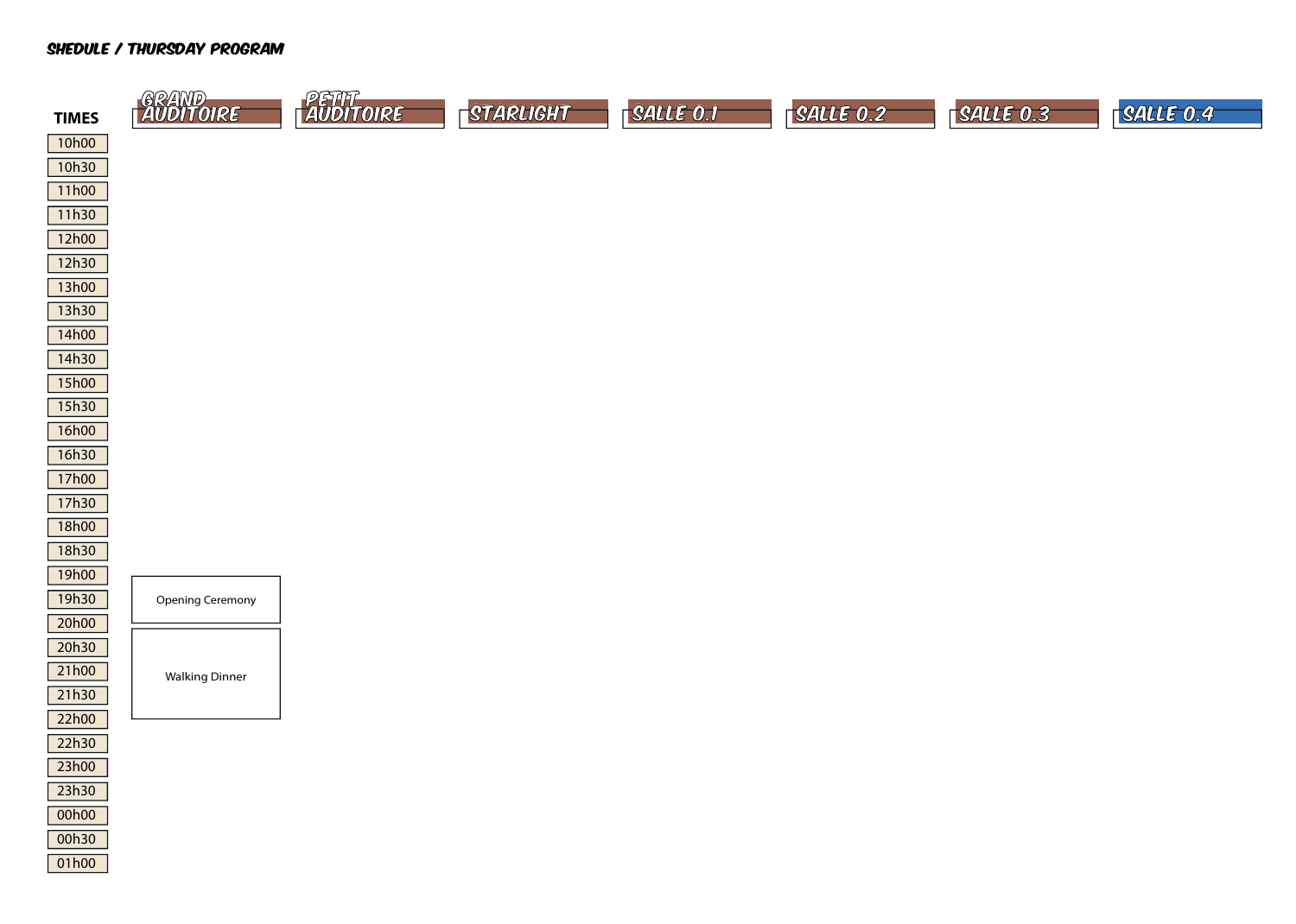#### SHEDULE / Friday Program

20h00 20h30 21h00 21h30 22h00 22h30 23h0023h30 00h00 00h30 01h00



**Tune Into The Future with directorEric Schockmel**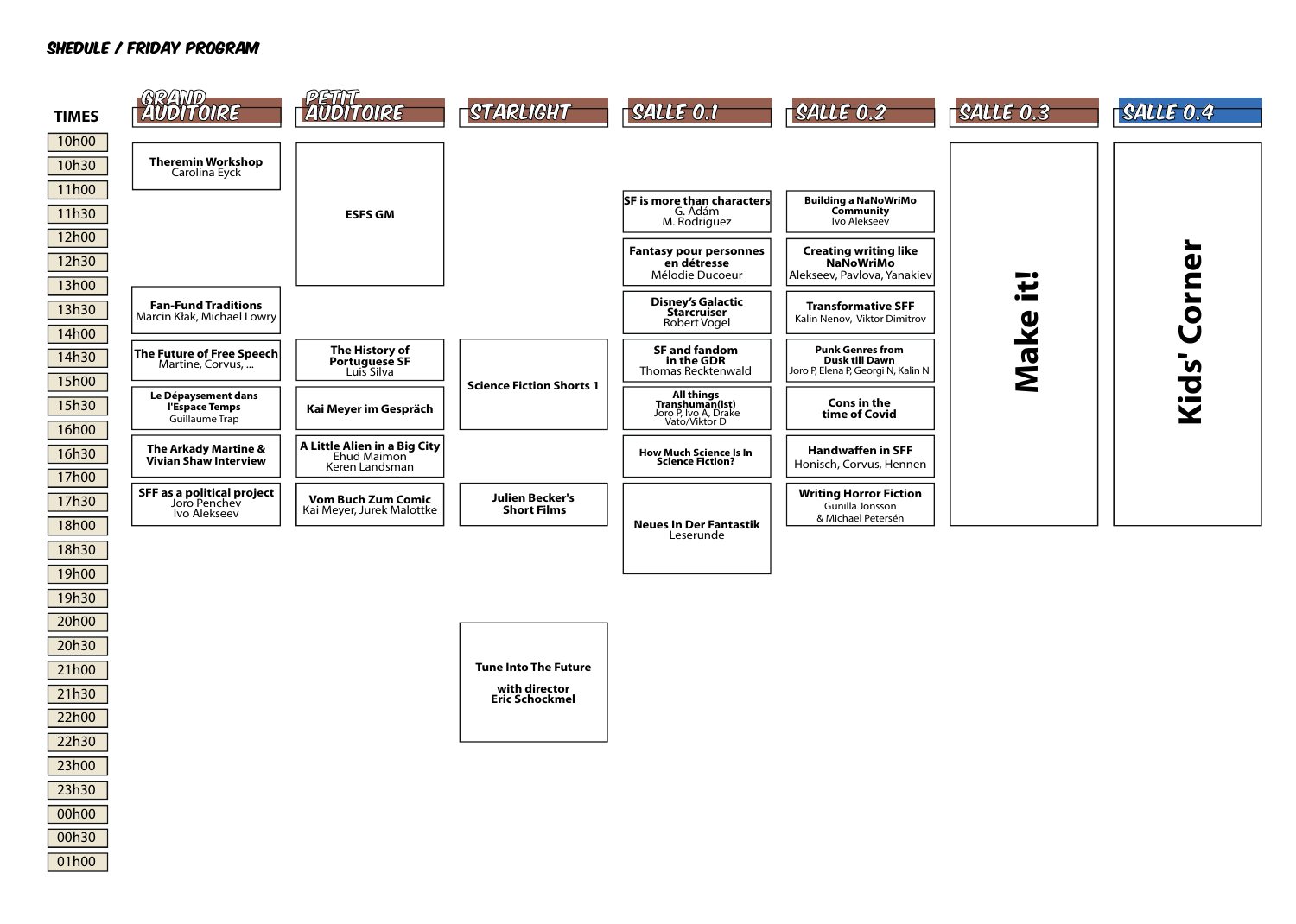